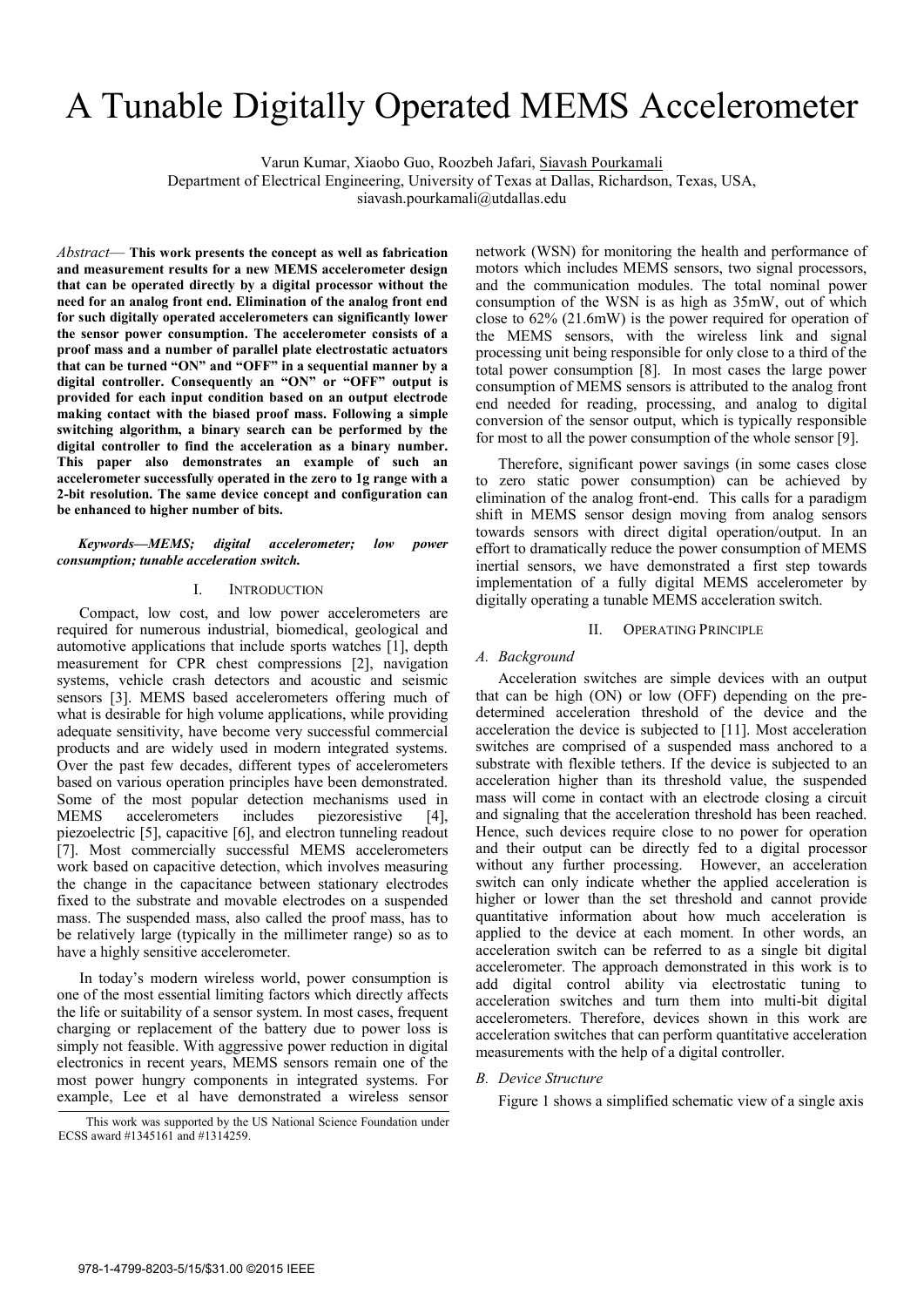

Fig. 1. Simplified schematic view of a 4-bit digitally operated accelerometer.

4-bit accelerometer operating based on the principle of an acceleration switch with digitally tunable threshold. The structure consists of a number of electrostatic tuning electrodes that can apply an assistive force to the proof-mass, thus changing its acceleration threshold over a wide range. The bulky proof mass moves back and forth in the horizontal direction as a result of the applied acceleration. The proof mass is connected to ground (GND). The stationary output electrode which is biased with a bias voltage  $(V<sub>ON</sub>)$  through a large resistor has a metallic tip that comes in contact with the proof mass once the acceleration exceeds the threshold, hence setting the output electrode voltage to zero. Application of an assistive force which pulls the proof mass towards the metallic tip will lower the acceleration threshold and vice versa. In this manner, having an arrangement of multiple electrostatic actuators with appropriate strengths (electrode finger size and number) around the proof mass and selectively turning them ON or OFF, a binary search can be performed to find the value of the applied acceleration. The mass of the proof mass and the stiffness of the tethers is to be chosen in a way that when the device is subjected to full scale acceleration and all electrode voltages are set to zero, the displacement is equal to the gap size between the metallic tip and the proof mass, i.e.:

# $K^*g= m^*a_{max}$  (1)

where K is the stiffness of the tethers, g is the gap size between the metallic tip and the proof mass, m is the mass of the proof mass and  $a_{\text{max}}$  is the full-scale acceleration.

 To perform an acceleration measurement, the tuning electrodes are to be turned ON or OFF in a sequential manner via an interfaced digital controller. Turning an electrode ON means application of a pre-determined fixed voltage to the electrode by the digital controller. The actuator associated with the most significant bit (MSB), which is Bit 3 in this case (Figure 1), has twice the number of identical parallel plate actuator fingers compared to the next most significant bit (Bit 2). In other words, Bit 3 provides an actuation force which is exactly twice that of Bit 2 when turned on. Similarly, the



**a- Acceleration : FSa-Full Scale Acceleration**

Fig. 2. Flowchart showing algorithm for binary search in a 2-bit digital accelerometer.

number actuator fingers goes down by a factor of two from each more significant bit to the next less significant bit and the least significant bit (Bit 0) has the minimum number of actuator fingers. The number of electrode, electrostatic actuator gap size, and electrode areas are to be chosen so that upon application of the ON voltage to the MSB actuator a force equal to 50% of the full scale acceleration force is applied to the proof mass.

# *C. Binary Search for Acceleration Measurement*

 Figure 2 shows a sample flow-chart for performing the binary search in a 2-bit accelerometer. The binary search to find the acceleration in each measurement cycle begins by activating the MSB electrode. If the switch closes when the MSB electrode is activated, i.e. the proof mass and the metallic tip come in contact due to the activation of the MSB alone, the acceleration is larger than or equal to 50% of the full-scale acceleration. In this case, the first digit (MSB) in the digital acceleration output is "1". The MSB electrode is then turned OFF and the electrode associated with the next bit (LSB for a 2-bit accelerometer) is activated. Similarly, if this electrode alone is enough to keep the switch closed, the acceleration is above or equal to 75% of the full-scale acceleration and the second digit (LSB), will be "1" as well (2-bit binary output acceleration of 11). If there is no contact, the LSB would be "0" and the acceleration is somewhere in between 50% and 75% of full-scale (2-bit binary output acceleration of 10). In the case where the MSB doesn't initiate contact, the MSB value is "0" and it stays on while electrode associated with the next bit is actuated. In this case, if contact occurs with the LSB active, acceleration is between 25% and 50% of full-scale (2-bit binary output acceleration of 01). If with both actuators ON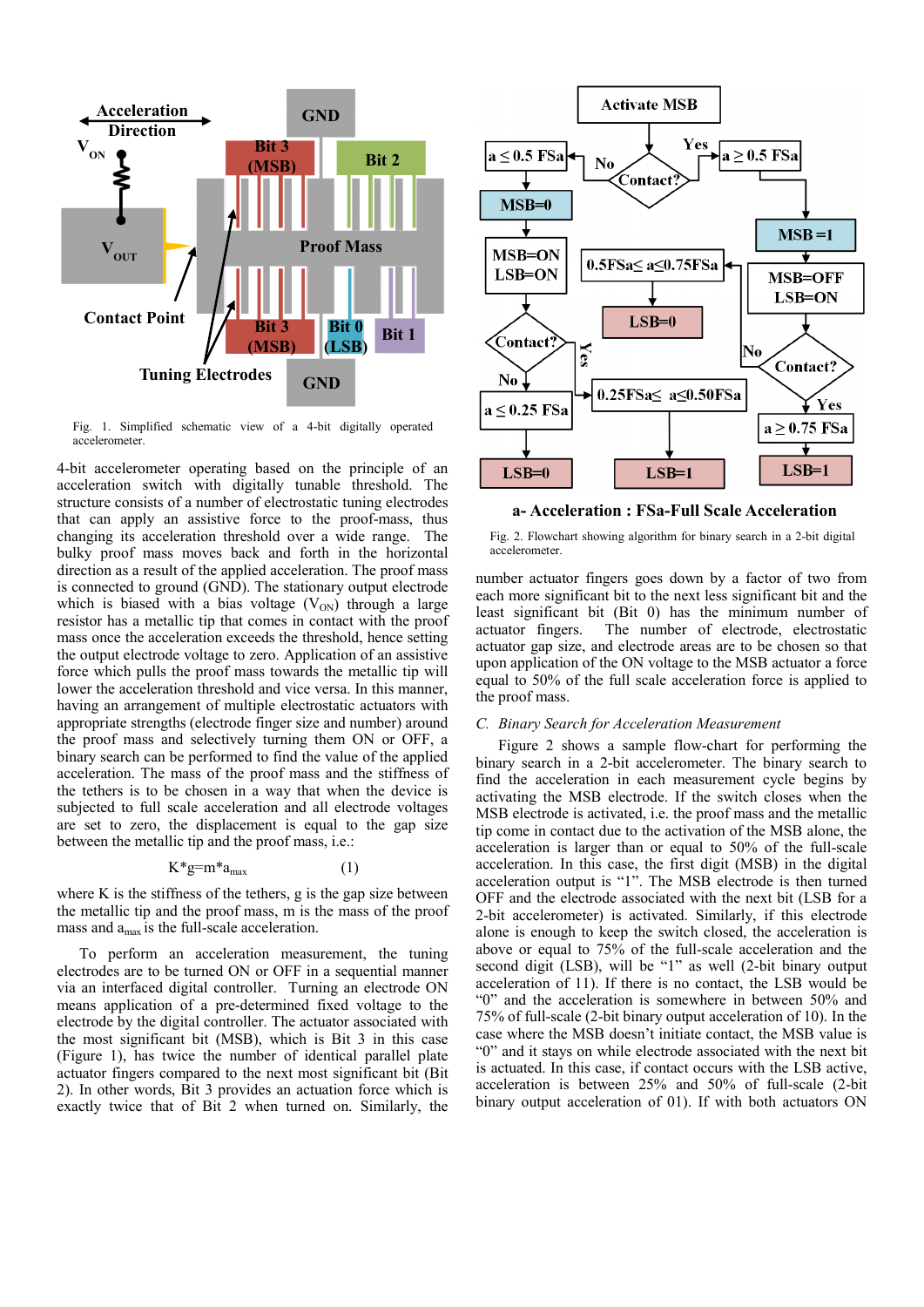contact still does not occur, then the binary output is 00 and the acceleration is below 25% of full-scale. The mapping of the binary output of such 2-bit accelerometer to the applied acceleration is as shown in Table I. The same concept and operation procedure can be enhanced to higher number of bits to realize accelerometers with higher resolutions, e.g. 4-bit, 8 bit, etc. Therefore, the acceleration amplitude with a resolution of  $1/2^n$  of full scale can be determined through n electromechanical operation steps, each of which could take hundreds of micro-seconds to a few milli-seconds depending on the design and the desired specifications.

TABLE I. MAPPING OF THE ACCELERATION BINARY OUTPUT TO THE RANGE OF THE MEASURED ACCELERATION.

| <b>MSB</b> | LSB | <b>Acceleration Range</b>          |  |
|------------|-----|------------------------------------|--|
|            |     | $a \leq 0.25$ FSa*                 |  |
|            |     | $0.25$ FSa $\le$ a $\le$ 0.5 FSa   |  |
|            |     | $0.5$ FSa $\leq$ a $\leq$ 0.75 FSa |  |
|            |     | $a > 0.75$ FSa                     |  |

\*FSa-Full Scale Acceleration

# III. FABRICATION

Monocrystalline silicon with a relatively thick coating of gold was used as the structural material for the accelerometers. Figure 3 shows the fabrication process used to fabricate the devices on an SOI substrate (15 µm thick device layer, 1µm thick buried oxide layer) using a two-mask micromachining process. The accelerometer silicon skeleton was first defined in the SOI device layer via deep reactive ion etching (DRIE) all the way down to the buried oxide layer (Figure  $3(a)$ ). The backside was then patterned and etched to avoid any potential stiction issues for the large proof masses. Devices were then released by removing the buried oxide layer in hydrofluoric



Fig. 3. Schematic cross-sectional view of the process flow.

acid (HF) (Figure 3(b)). To further narrow down the gap between the proof mass and the output electrode tip, a thick layer of gold with slight sidewall coverage was sputtered on the fabricated fully silicon devices. The sputtered gold on the sidewalls also provides a high-quality metal-metal electrical contact between the proof mass and the output electrode tip (Figure  $3(c)$ ). Thickness of the deposited gold on the sidewalls was thoroughly monitored to adjust the gap size between the contact tip and the proof mass in the deep submicron range without the need for nanolithography or any sophisticated



Fig. 4. (a) SEM view a fabricated digital accelerometer also showing device electrical connections for testing its performance. (b) (c) Zoomed in view of the output electrode tip area showing the narrowed down gap by gold deposition.